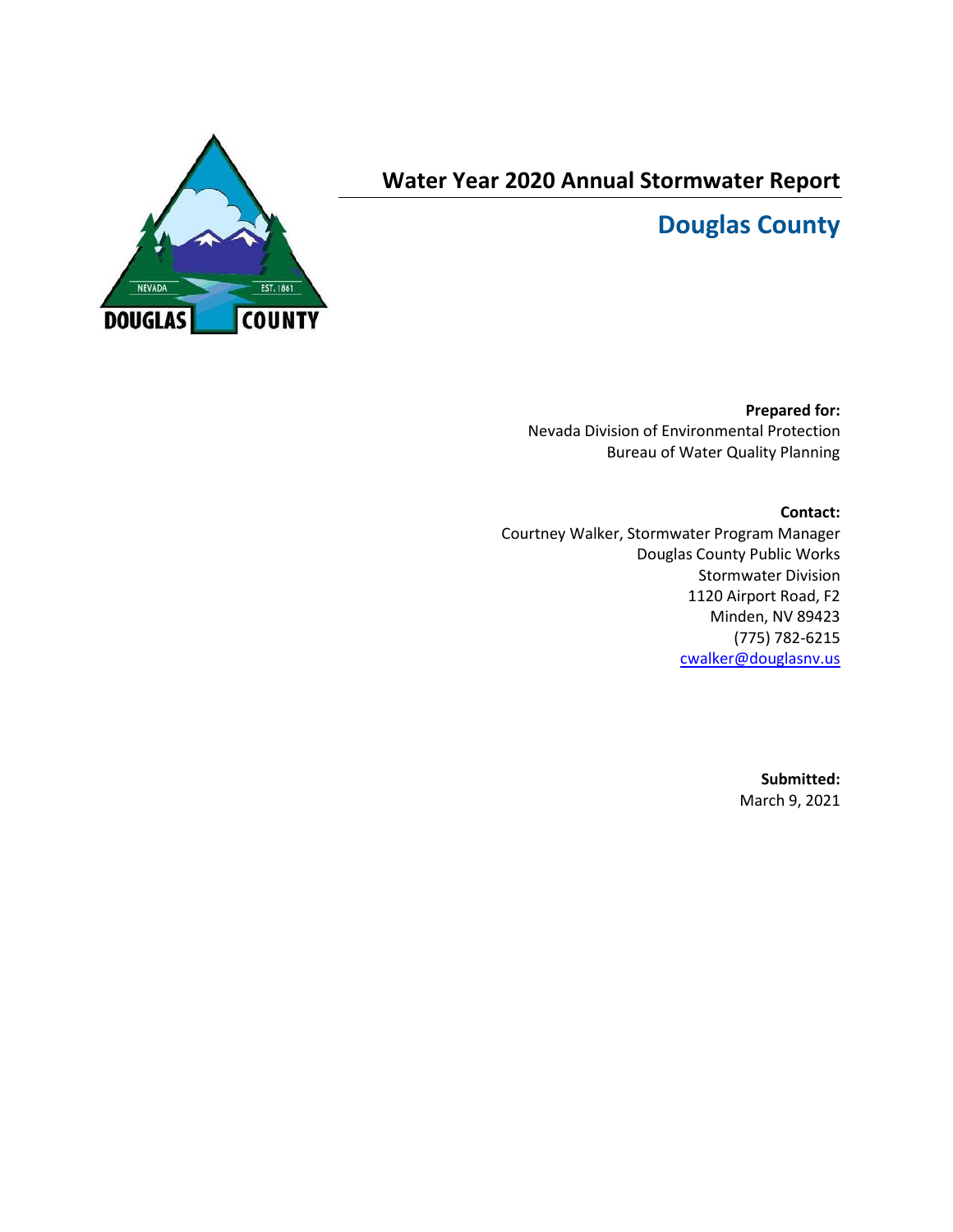# **Table of Contents Page**

| 1.0 |                                                                                           |     |
|-----|-------------------------------------------------------------------------------------------|-----|
| 2.0 |                                                                                           |     |
| 2.1 |                                                                                           |     |
| 2.2 |                                                                                           |     |
| 2.3 |                                                                                           |     |
| 2.4 |                                                                                           | -5  |
| 3.0 |                                                                                           | - 5 |
| 3.1 |                                                                                           |     |
| 3.2 |                                                                                           |     |
| 4.0 |                                                                                           | 6   |
| 4.1 | Budget (total and annual expenditures to implement, operate, and maintain) ____________ 7 |     |
| 4.2 |                                                                                           |     |
| 5.0 |                                                                                           | 8   |
| 6.0 |                                                                                           | 8   |
|     |                                                                                           |     |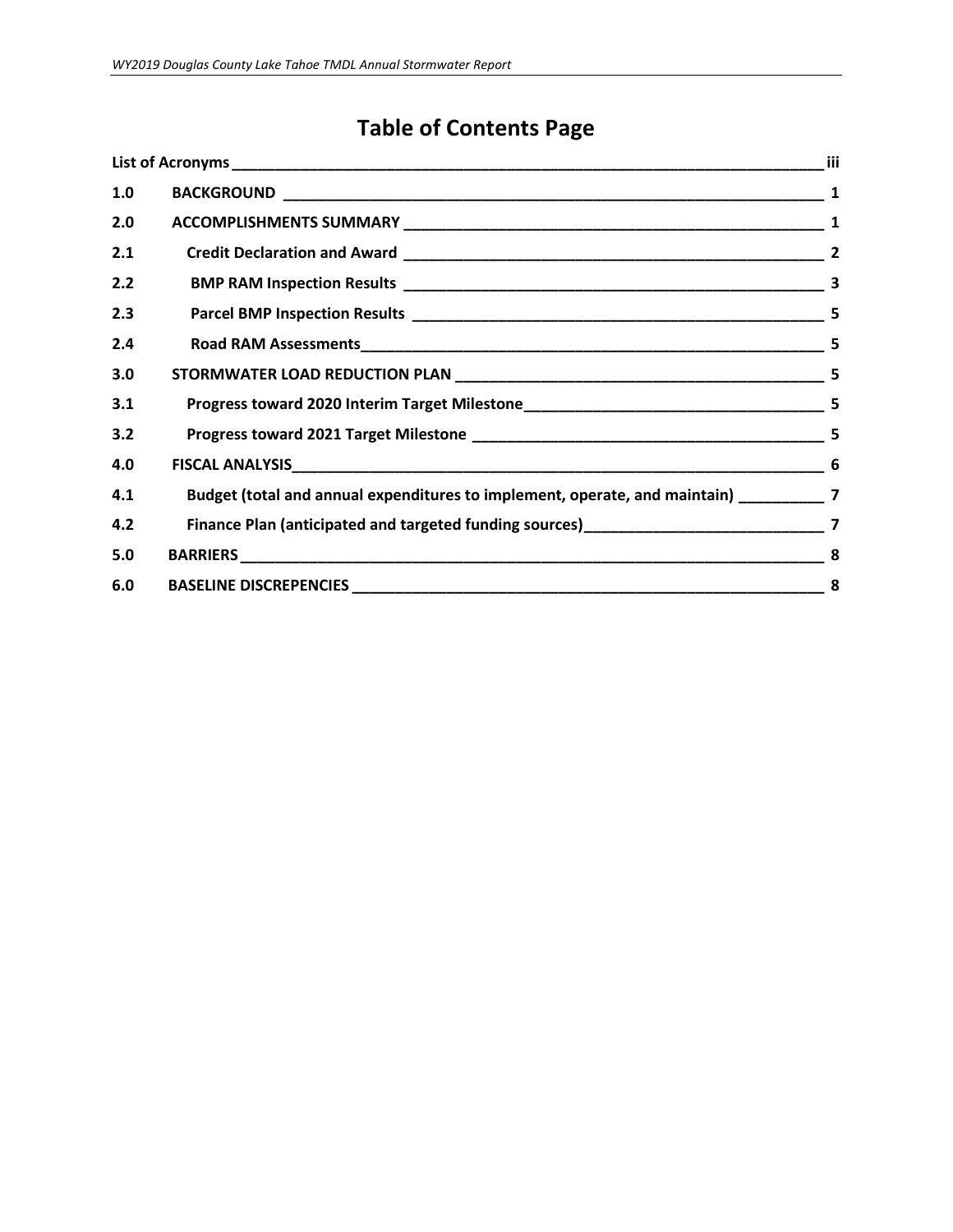# **List of Acronyms**

<span id="page-2-0"></span>

| <b>BMP</b>     | <b>Best Management Practices</b>                       |
|----------------|--------------------------------------------------------|
| <b>BMP RAM</b> | Best Management Practices Rapid Assessment Methodology |
| CAP            | <b>Credit Accounting Platform</b>                      |
| <b>CICU</b>    | Commercial, Institutional, Communications, Utilities   |
| <b>ECP</b>     | <b>Erosion Control Project</b>                         |
| <b>EIP</b>     | <b>Environmental Improvement Program</b>               |
| <b>FSP</b>     | <b>Fine Sediment Particles</b>                         |
| <b>ILA</b>     | <b>Interlocal Agreement</b>                            |
| <b>LCCP</b>    | Lake Clarity Crediting Program                         |
| <b>MFR</b>     | Multi-family Residential                               |
| <b>NDEP</b>    | Nevada Division of Environmental Protection            |
| 0&M            | <b>Operations and Maintenance</b>                      |
| <b>PLRM</b>    | <b>Pollutant Load Reduction Model</b>                  |
| <b>RAM</b>     | Rapid Assessment Methodology                           |
| Road RAM       | Road Rapid Assessment Methodology                      |
| <b>RSWMP</b>   | Regional Stormwater Monitoring Program                 |
| <b>SFR</b>     | Single-family Residential                              |
| <b>SLRP</b>    | <b>Stormwater Load Reduction Plan</b>                  |
| SNPLMA         | Southern Nevada Public Lands Management Act            |
| <b>SWQIC</b>   | Storm Water Quality Improvement Tool                   |
| <b>TMDL</b>    | <b>Total Maximum Daily Load</b>                        |
| <b>TN</b>      | <b>Total Nitrogen</b>                                  |
| <b>TP</b>      | <b>Total Phosphorus</b>                                |
| <b>TRPA</b>    | <b>Tahoe Regional Planning Agency</b>                  |
| <b>WQIP</b>    | Water Quality Improvement Project                      |
| <b>WY</b>      | Water Year (October 1 - September 30)                  |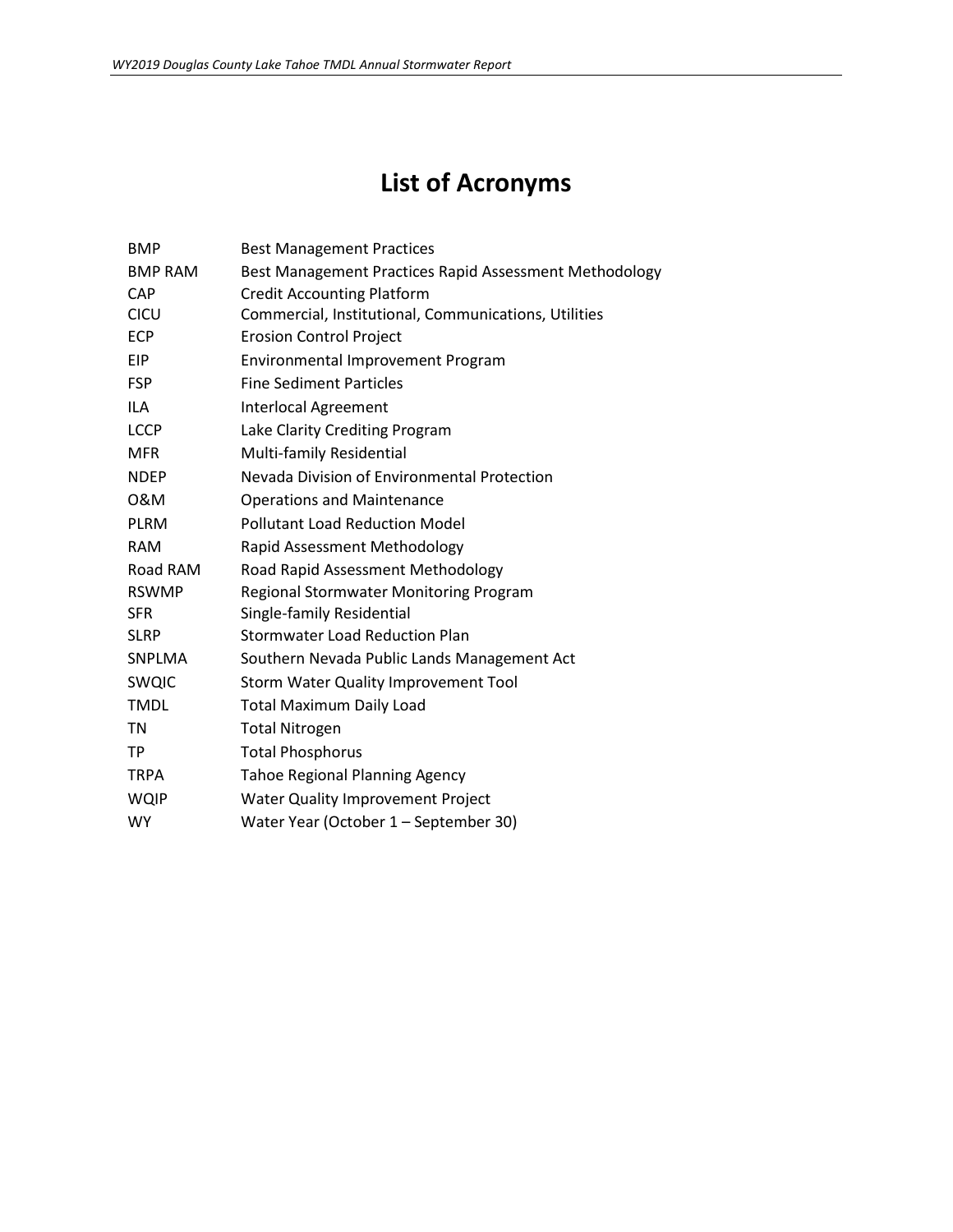### <span id="page-3-0"></span>**1.0 BACKGROUND**

The purpose of this report is to comply with Section IV of the 2016-2021 Interlocal Agreement to Implement the Lake Tahoe Total Maximum Daily Load (ILA), executed on October 4, 2016. This report summarizes Douglas County's load reduction and maintenance activities undertaken in Water Year 2020 to meet the 2020 credit target of 82 credits established in the ILA, as well as progress made to the 2021 credit milestone of 101 credits. Douglas County met and exceeded the WY2020 credit target (needed 82 credits, obtained 121 credits) in WY2020. A total of 16 credits were distributed to NDOT in WY2020 as explained below.

#### <span id="page-3-1"></span>**2.0 ACCOMPLISHMENTS SUMMARY**

In order to enhance the consistency of efforts made basin-wide, Douglas County continues to actively participate in the Stormwater Quality Improvement Committee (SWQIC), which identifies Environmental Improvement Program (EIP) funding priorities; Implementer Stormwater Monitoring (IMP) group, which is a part of the Regional Stormwater Monitoring Plan (RSWMP); and the Parcel BMP Working Group.

In order to meet the 2020 target of 82 credits, Douglas County had registered the load reduction activities listed in Table 1 (below). Douglas County declared a total of 121 credits for WY2019. Construction of the lower Kahle wet basin was completed in October 2018. Sixteen (16) credits were distributed to NDOT in WY2020 according to an agreement that was reached between Douglas County and NDOT. This leaves Douglas County with 105 credits to declare in WY2020. Douglas County will be able to continue to perform maintenance within registered catchments to meet the the 2021 milestone of 101 credits.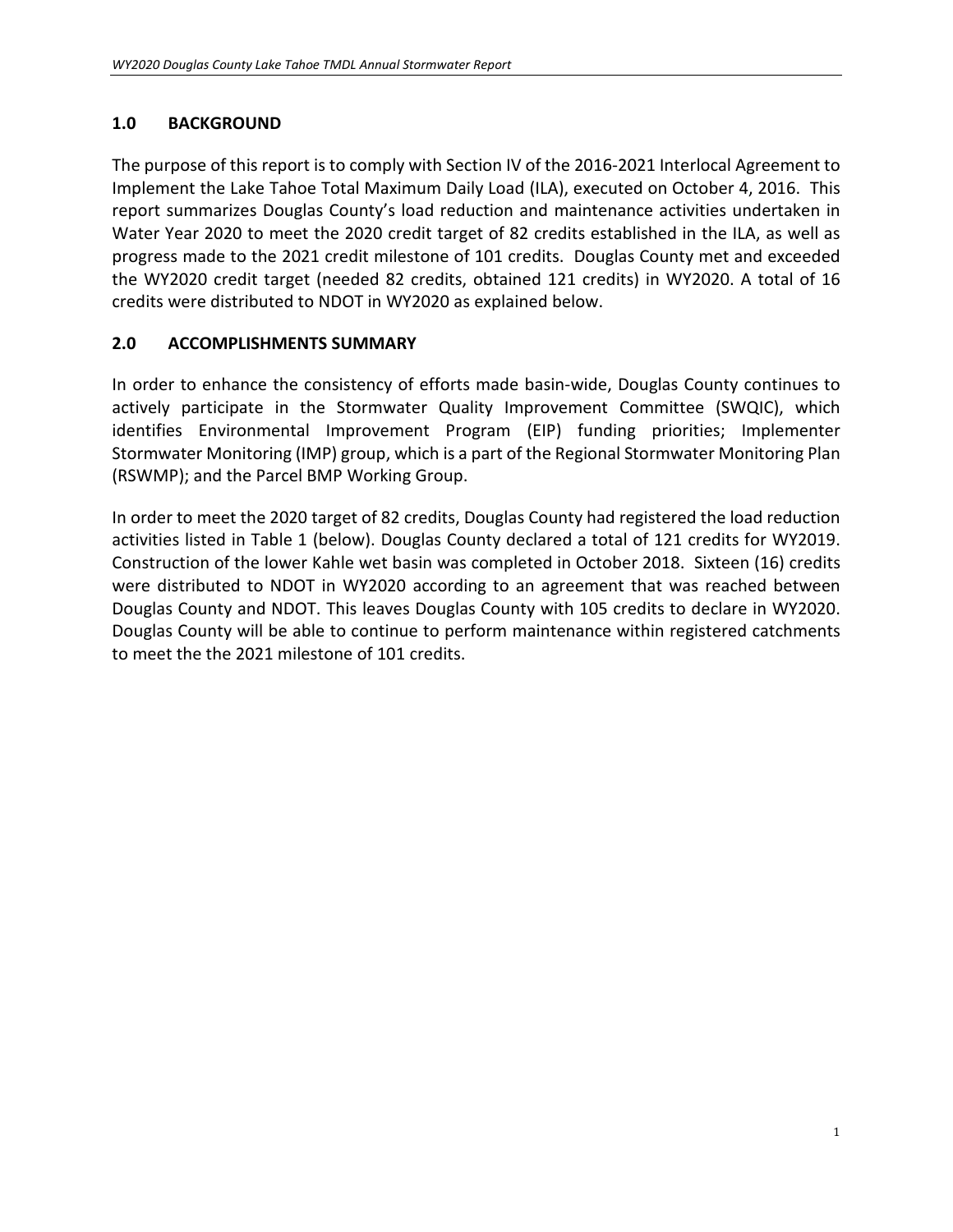| <b>Catchment</b><br>ID               | <b>Registration Name</b>                    | <b>Pollutant Controls</b>                 | Year<br><b>Implemented</b> | <b>Estimated</b><br><b>FSP Load</b><br><b>Reduction</b> | <b>Credits</b> |
|--------------------------------------|---------------------------------------------|-------------------------------------------|----------------------------|---------------------------------------------------------|----------------|
| <b>PW01</b>                          | Pinewild Condominiums                       | Parcel BMPs                               | 2004-2016                  | 452                                                     | $\overline{2}$ |
| EWCH/BCC                             | <b>KGID Road Registration</b>               | <b>Road Operations</b>                    | 2014                       | 1,574                                                   | 8              |
| <b>CR02</b>                          | Cave Rock WQIP                              | <b>Bed Filter</b>                         | 2015                       | 1,341                                                   | $\overline{7}$ |
| <b>EWCC</b>                          | <b>Edgewood Creek Parcel</b><br><b>BMPs</b> | <b>Parcel BMPs</b>                        | 2004-2016                  | 767                                                     | $\overline{4}$ |
| LC <sub>01</sub>                     | Logan Creek GID WQIP                        | Treatment vaults,<br>infiltration basins  | 2007                       | 478                                                     | $\overline{2}$ |
| <b>LR01</b>                          | Lakeridge GID WQIP                          | Dry basins,<br>treatment vaults           | 2006                       | 1,813                                                   | 9              |
| OP01                                 | Oliver Park WQIP                            | Wet basin,<br>treatment vaults            | 2006                       | 3,623.2                                                 | 18             |
| LV01                                 | Lake Village                                | Parcel BMPs,<br><b>Infiltration Basin</b> | 2006                       | 1,412                                                   | $\overline{7}$ |
| <b>EWCA</b>                          | <b>EWCA BMPs</b>                            | <b>Parcel BMPs</b>                        | 2004-2018                  | 1,601.6                                                 | 8              |
| <b>BRC</b>                           | <b>Burke Creek WOIP</b>                     | <b>Parcel BMPs</b>                        | 2017                       | 914                                                     | 5              |
| DCA, 20701,<br>20702, 5007,<br>5008b | New Kahle Wet Basin                         | Wet basin                                 | 2018                       | 10,151                                                  | $35*$          |
| Total                                |                                             |                                           |                            | 24,126.8                                                | $105***$       |

*Table 1: Summary of Credit Registration Accomplishments at the end of WY2020*

\*The total amount of credits this registration is eligible for is 51, therefore 16 credits were distributed to NDOT in WY 2020.

\*\*The total was reduced to 105 credits, as 16 credits were distributed to NDOT for their catchments 20701, 20702, 5007, 5008b

for the New Kahle Wet Basin registration.

With these successful registrations, Douglas County has at least one of each BMP type. In order to maintain the credits awarded and declared in WY2020, Road RAM and BMP RAM were conducted on registered catchments to show that they were continuing to function.

#### **2.1 Credit Declaration and Award**

<span id="page-4-0"></span>Credits are declared by January 15 and awarded by February 15 through the Lake Tahoe Info Stormwater Tools online. Credits are eligible to be declared through Treatment BMP RAM inspection results, Parcel BMP inspection results, and Road RAM inspection results. For Water Year 2020, 105 credits were declared. The New Kahle Wet Basin has 51 credits associated with the registration, however in WY2020 16 of those credits were distributed to NDOT, as some of their facilities drain to the wet basin.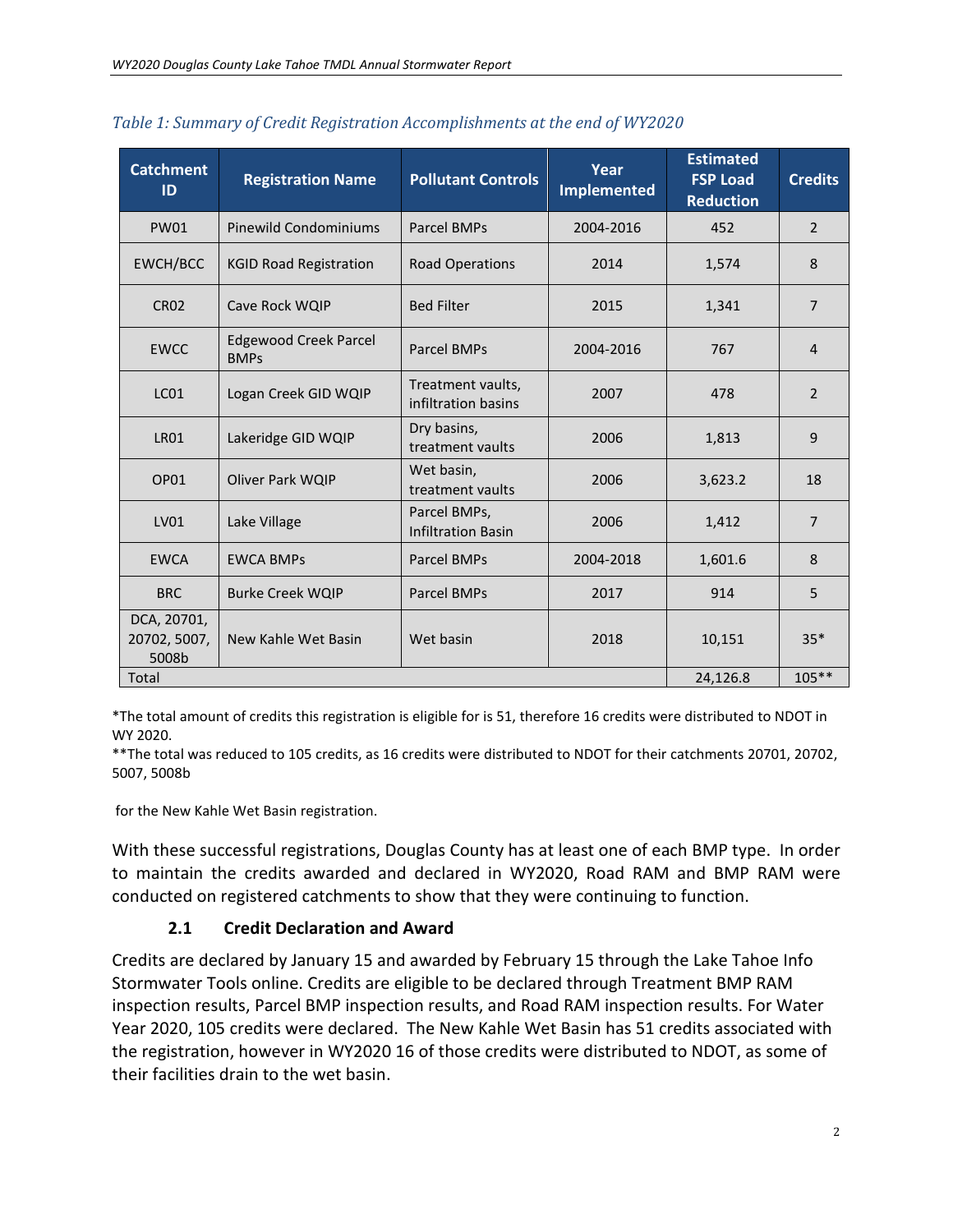|  |  | Table 2: Jurisdiction-wide credits, declared |
|--|--|----------------------------------------------|
|  |  |                                              |

| Water Year | 2020 Annual          | <b>2021 Five Year</b> | <b>Credits</b>  | <b>Credits</b>  | <b>Credits</b> |
|------------|----------------------|-----------------------|-----------------|-----------------|----------------|
|            | <b>Credit Target</b> | <b>Milestone</b>      | <b>Expected</b> | <b>Declared</b> | Awarded        |
| WY 2020    | 82                   | 101                   | 105             | 105             | 105            |

The following registrations were declared in WY2020 for road operations, water quality improvement projects, and parcel BMP implementation.

**Catchment ID Primary Water Quality Improvement Actions Declaration Date Lake Clarity Credits Expected Lake Clarity Credits Declared** EWCH/BCC | Road Operations and  $\begin{array}{c|c|c|c|c|c} \hline \text{Majntenance} & 1/15/2021 & 8 & \text{Majntenance} \end{array}$ PW01 | Parcel BMPs | 1/15/2021 | 2 | 2 CR02 | Cave Rock WQIP | 1/15/2021 | 7 | 7 EWCC | Parcel BMPs | 1/15/2021 | 4 | 4 LC01 | Logan Creek WQIP | 1/15/2021 | 2 | 2 LR01 | Lakeridge WQIP | 1/15/2021 | 9 | 9 OP01 Oliver Park WQIP 1/15/2021 18 18 LV01 | Lake Village | 1/15/2021 | 7 | 7 EWCA | Parcel BMPs |  $1/15/2021$  | 8 | 8 BRC | Parcel BMPs | 1/15/2021 | 5 | 5 DCA | New Kahle Basin WQIP | 1/15/2021 | 35 | 35

*Table 3: Credit declared due to road operations and BMP implementation*

# <span id="page-5-0"></span>**2.2 BMP RAM Inspection Results**

All BMP Assessments were entered into the Lake Tahoe Info Stormwater Tools. Table 4 below outlines the BMP RAM inspection results to demonstrate the systems are functioning and have been maintained. Please note, RAM scores are only determined for BMPs that are considered 'essential' and 'key' water quality improvements. Essential is defined as the potential to receive 10+ credits, and key is defined as the potential to receive 3-9 credits. Specific inspection results for each BMP are documented in the online Stormwater Tools Assessments page. Please note that although the Lake Village registration generates 7 credits, the infiltration basin associated with the registration produces 1 credit, therefore the infiltration basin does not require BMP RAM.

Total | 105 | 105 | 105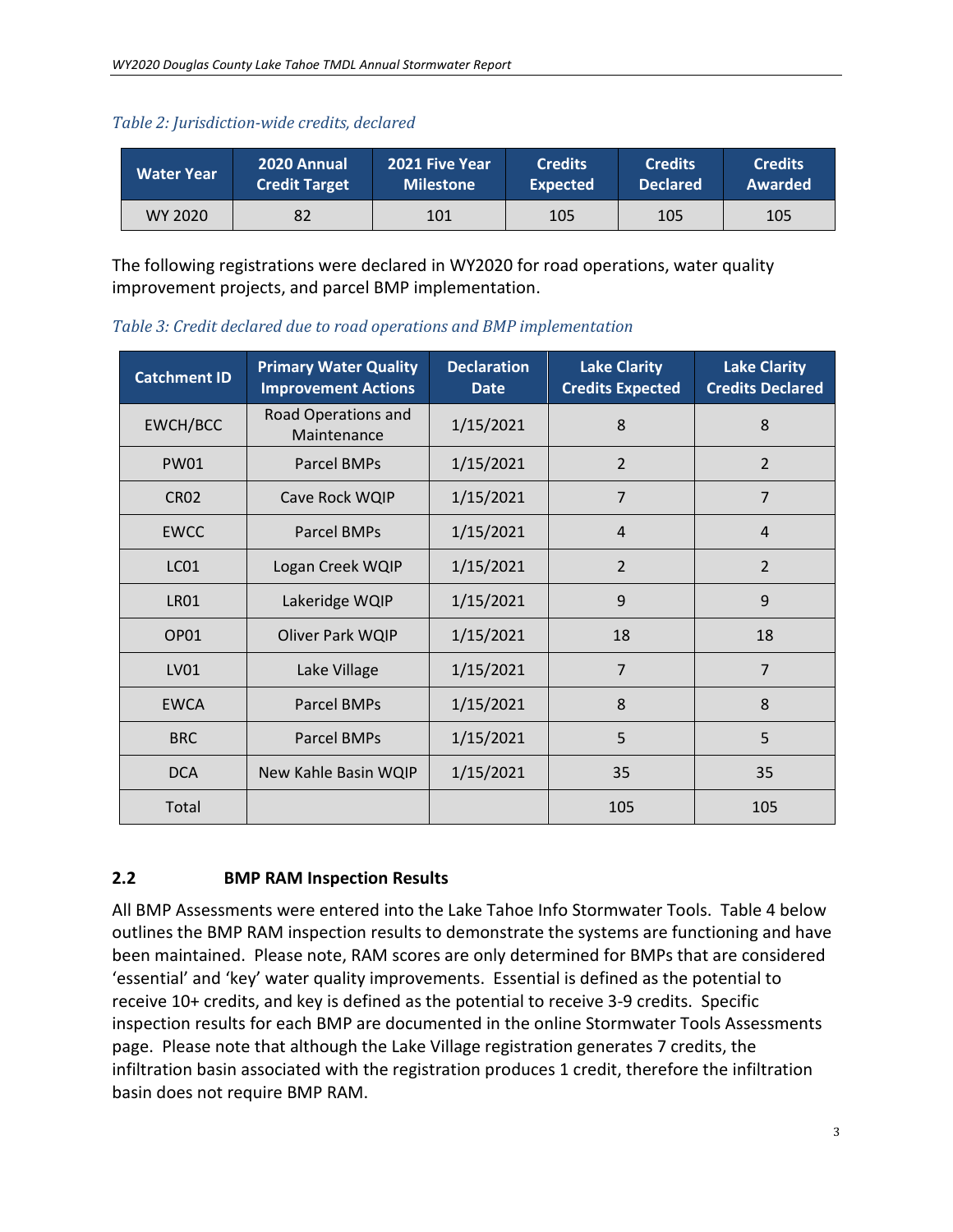| <b>Catchment</b><br><b>Name</b>             | <b>BMP Name</b>                      | <b>Threshold</b>                                                                                             | <b>Observation</b>                                                                                | <b>Benchmark</b>                                                                    | <b>Annual</b><br><b>Score</b> |
|---------------------------------------------|--------------------------------------|--------------------------------------------------------------------------------------------------------------|---------------------------------------------------------------------------------------------------|-------------------------------------------------------------------------------------|-------------------------------|
| <b>CR02</b><br>Cave Rock<br><b>WQIP</b>     | <b>DCBF0001</b><br><b>Bed Filter</b> | 60% decline (0.2 in/hr.)                                                                                     | $1.55$ in/hr                                                                                      | $0.5$ in/hr.                                                                        | 5.0                           |
| <b>LR01</b><br>Lakeridge GID<br><b>WQIP</b> | DCDB0005<br>Dry Basin                | 20% decline (0.08 in/hr),<br>vegetation cover 20%,<br><b>Material accumulation</b><br>30% decline (0.45 ft.) | $6.5$ in/hr<br>vegetation cover<br>(wetland/riparian) 0%<br>material accumulation<br>Depth 0.5 ft | $0.1$ in/hr.,<br>vegetation<br>cover 0%,<br>material<br>accumulation<br>0 ft. depth | 3.8                           |
| OP01<br><b>Oliver Park</b><br><b>WQIP</b>   | <b>DCWB0001</b><br><b>Wet Basin</b>  | vegetation cover<br>min 45%, max 75%<br><b>Material accumulation</b><br>(Depth 0.5 ft.)                      | vegetation cover 65%<br>material accumulation<br>Depth 0 ft                                       | vegetation<br>cover 60%<br>Material<br>accumulation<br>Depth 1 ft.                  | 4.3                           |
| New Kahle<br>Wet Basin                      | <b>New Kahle</b><br>Wet Basin        | vegetation cover<br>min 45%, max 75%<br><b>Material accumulation</b><br>(Depth 1.5 ft)                       | Material accumulation<br>$0$ ft<br>Vegetative cover 80%                                           | Material<br>accumulation<br>0 <sup>ft</sup><br>Vegetative<br>cover 60%              | 3.0                           |

#### *Table 4: Summary Table of BMP RAM WY201.9 Inspections conducted August 5, 2019.*

The Cave Rock WQIP is functioning at a high level currently. Some preliminary maintenance was conducted by the Cave Rock GID in the summer of 2019. Douglas County staff coordinated with the Cave Rock GID to conduct the maintenance of the culvert inlet and outlets of the basin during WY2020.

The Lakeridge WQIP is functioning at a decent level currently. Some preliminary maintenance to be considered is removing some vegetative cover and some sediment build up where water enters the top basin. Maintenance access is an issue with these BMPs to perform maintenance. Douglas County staff is working to develop a maintenance plan that can accommodate the access issues. Douglas County staff will coordinate with the Lakeridge GID to coordinate this maintenance during WY2021.

The Oliver Park WQIP assessment was conducted based on the updated benchmark and threshold for the percentage of vegetative cover to align with the TRPA BMP Handbook. An extensive vegetation removal maintenance project occurred in WY2019.

The New Kahle Wet Basin assessment was conducted on August 21, 2020. This basin was installed in October 2018, and the vegetation is filling in quickly. Douglas County staff will be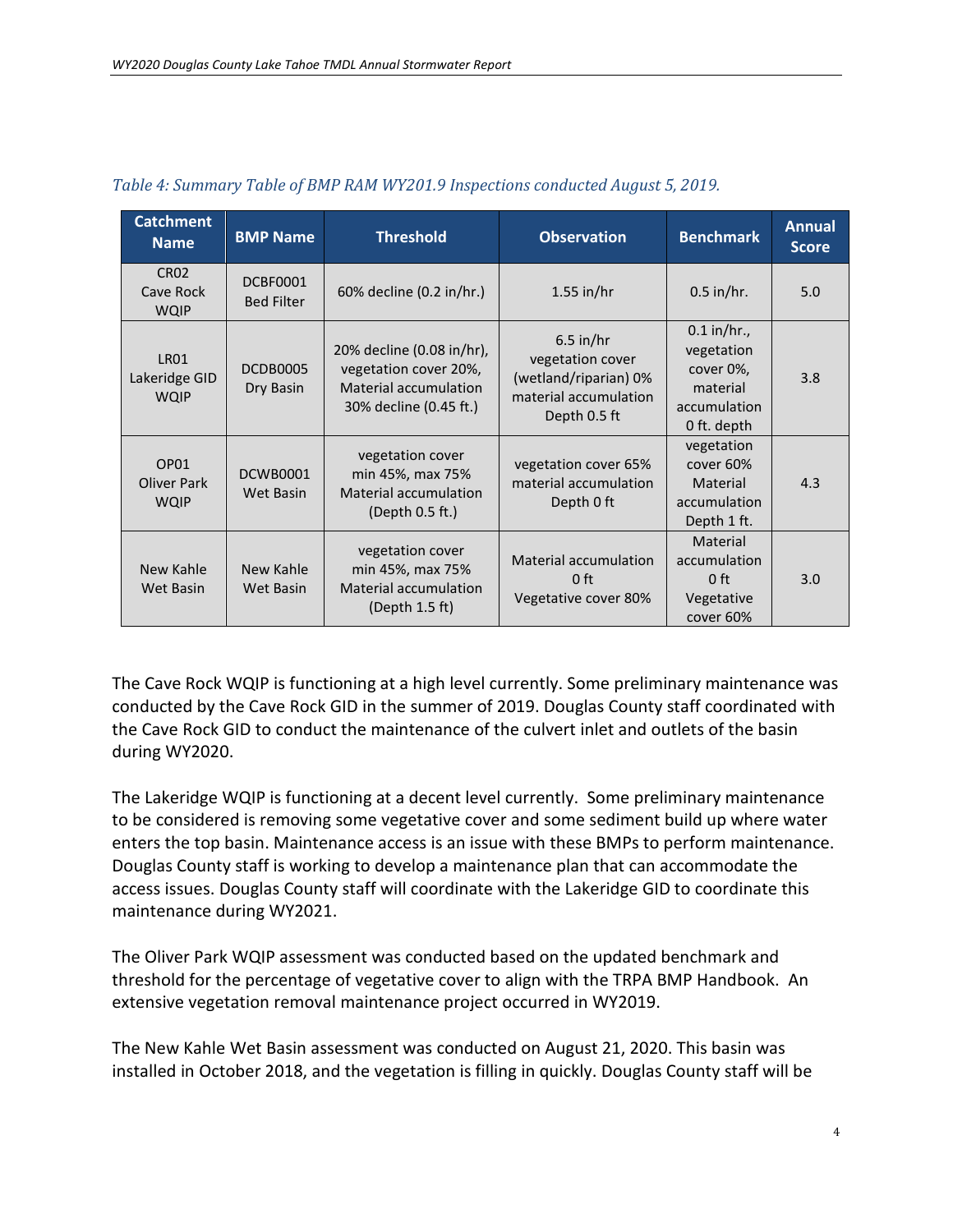monitoring this basin closely to see if any advanced maintenance should be conducted in the Summer of 2021.

### <span id="page-7-0"></span>**2.3 Parcel BMP Inspection Results**

The five parcel BMP registrations are Pinewild (PW01), the lower north side of Kingsbury neighborhood (EWCC), the lower south side of Kingsbury neighborhood (EWCA), Lake Village (LV01), and the most recent registration Burke Creek (BRC). All five of the registrations met the expected thresholds and were declared with full credit. Douglas County coordinates with TRPA annually to evaluate BMP Maintenance within registered catchments to update certificates as needed. All of the BMP Certification Percentages are available on LT Info.

### <span id="page-7-1"></span>**2.4 Road RAM Assessments**

Road RAM assessments are conducted during three time periods throughout the water year: one fall assessment October through January, if the fall one can't be accomplished, one summer assessment may be conducted (June through September), and three spring assessments February through May. In WY2020, the fall/winter assessment was missed so the assessments were conducted on 2/12/2020, 5/7/2020 and 5/26/2020 (Spring assessments), and 9/11/2020 (Summer assessment).

This road network was registered at a score of 3.0. The WY2020 annual average score was 3.3. Douglas County declared credits for the EWCH/BCC Kingsbury GID road registration for WY2020, and was awarded eight credits.

#### <span id="page-7-2"></span>**3.0 STORMWATER LOAD REDUCTION PLAN**

The Interlocal Agreement between NDEP and Douglas County outlines the annual targets and 5 year milestones necessary to meet TMDL specified load reductions. The credit targets are to achieve 82 credits in WY2020 (interim target) and 101 credits WY2021 (five-year milestone). As registrations are approved by NDEP, monitoring will occur annually and maintenance will be performed (as funding allows) when thresholds are reached as outlined in each registration memo.

#### <span id="page-7-3"></span>**3.1 Progress toward 2020 Interim Target**

In order to meet and exceed the 2020 interim target milestone of 82 credits, Douglas County registered two additional catchments in WY2019: Burke Creek Restoration Project (BRC) for parcel BMPs and New Kahle Wet Basin for a water quality improvement project. In order to continue to achieve the 2020 interim target of 82 credits, Douglas County will continue to coordinate with KGID on road operations.

#### <span id="page-7-4"></span>**3.2 Progress toward 2021 Five Year Milestone**

Douglas County registered the number of load reduction activities necessary to meet the cumulative target of 101 credits for the 2021 milestone. The County intends to continue on its current course, as identified in this report, to meet the 2021 milestone. When possible, the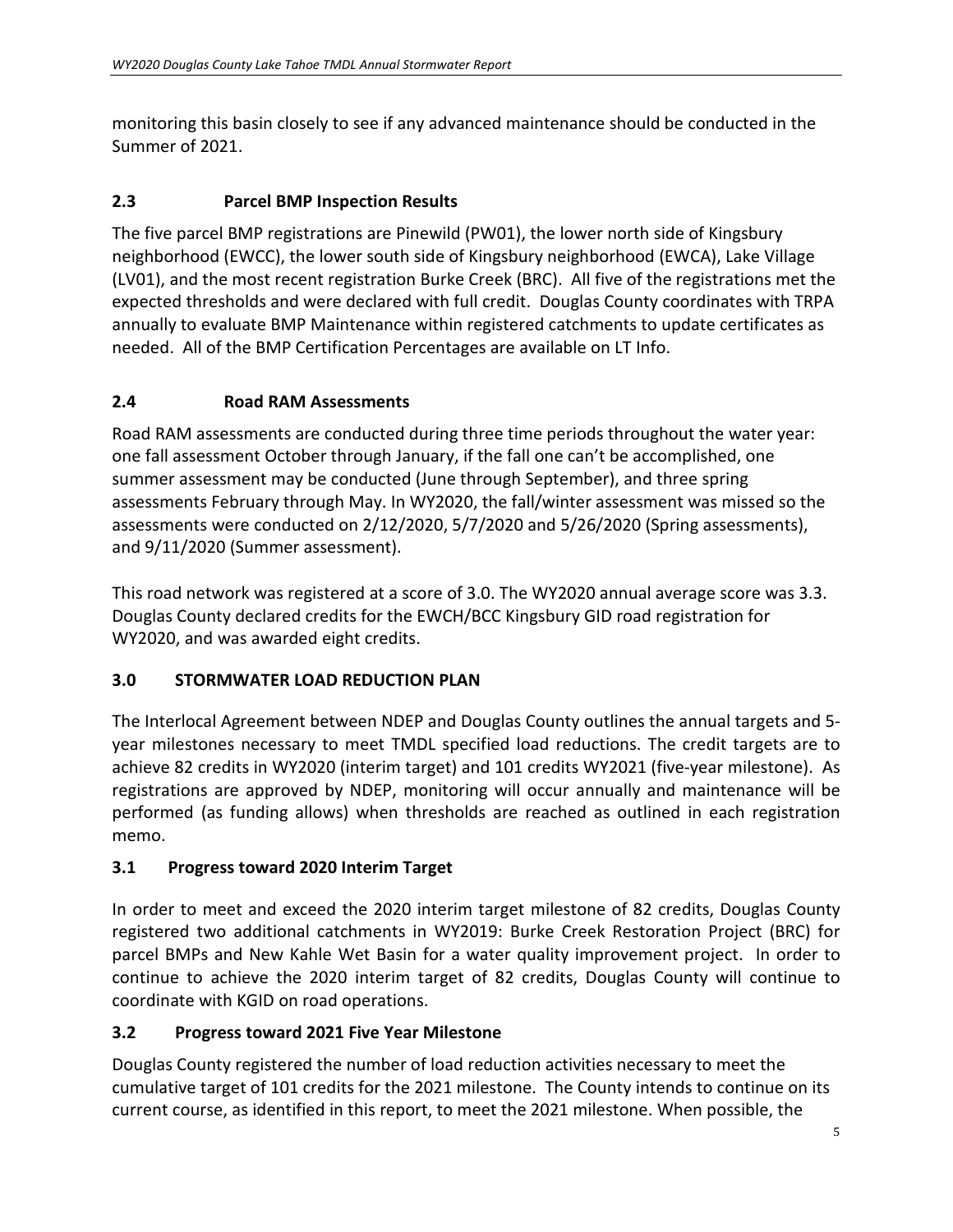County will register more activities then necessary to ensure five year milestones are met. Actions listed in Section 3.1 contribute toward meeting the 2021 milestone.

Additional road segments will be registered to meet and exceed the 2021 five-year milestone of 101 credits, and as segments are added, additional Road RAM data will be collected in those respective areas. Douglas County intends to expand the KGID Road Registration to their entire district boundary. This registration will most likely be expanded all at once, rather than phased in.

Water year milestones are outlined in Table 7 below, taken from the Interlocal Agreement 2016-2021 between Douglas County and NDEP. While Douglas County plans to complete additional registrations, no changes are proposed at this time to the existing annual credit targets and five year milestone schedule contained in the ILA.

| <b>Water</b><br>Year                         | 2016 | 2017 | 2018 | 2019 | 2020 | 2021 | 2022 | 2023 | 2024 | 2025 | 2026 |
|----------------------------------------------|------|------|------|------|------|------|------|------|------|------|------|
| <b>FSP Load</b><br><b>Reduction</b>          | 10%  | 10%  | 10%  | 17%  | 17%  | 21%  | 21%  | 21%  | 21%  | 21%  | 34%  |
| <b>Credit</b><br><b>Milestone</b><br>Target* | 41   | 41   | 41   | 82   | 82   | 101  | 101  | 101  | 101  | 101  | 163  |

#### *Table 7: Progress toward 2026 Milestone per Interlocal Agreement*

*\*Credit Targets/Milestones for 2016-2018 are based on a Jurisdiction Baseline Load estimate conducted in 2013, while Credit Targets/Milestones for years 2019-2026 are based on revised Jurisdiction Baseline Load estimates produced in 2016. Note: one interim credit target will likely be included between 2021 and 2026.*

#### <span id="page-8-0"></span>**4.0 FISCAL ANALYSIS**

In 2018, the Douglas County Board of County Commissioners dedicated \$1.1 million annually for Stormwater maintenance and flood management county-wide. The following table is an estimate of the costs to administer the County's Tahoe stormwater program. The budget contains estimated total and annual expenditures necessary to operate and maintain implemented and registered pollutant controls, as well as to design, construct, operate, register, inspect and maintain pollutant controls contained in the five year SLRP. The table also identifies anticipated or targeted funding sources and/or finance mechanisms to cover the costs associated with the budget estimates.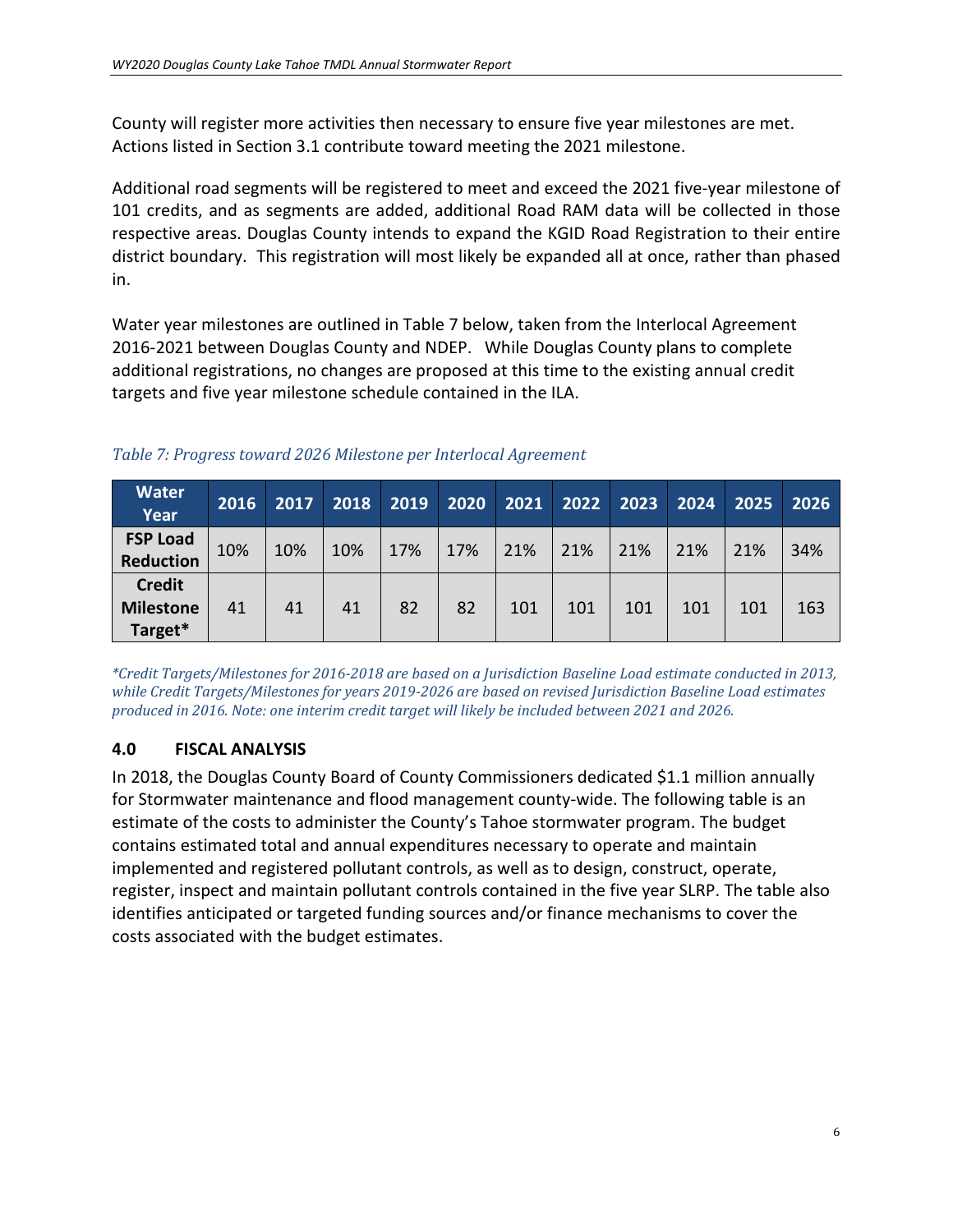#### <span id="page-9-0"></span>**4.1 Budget (total and annual expenditures to implement, operate, and maintain)**

| <b>Stormwater Program Category</b>                                                                      | <b>Annual</b><br><b>Budget for</b><br><b>FY2020</b> | <b>Estimated</b><br><b>Actual Budget</b><br>(FY20-FY21)         | <b>Funding Sources for</b><br><b>Current ILA Term</b><br>(FY17-FY21)                  |
|---------------------------------------------------------------------------------------------------------|-----------------------------------------------------|-----------------------------------------------------------------|---------------------------------------------------------------------------------------|
| Program Management:<br>Crediting Program Implementation.<br>Includes inspections (Road RAM, BMP<br>RAM) | \$30,000                                            | \$60,000                                                        | Douglas County<br>General Fund for<br><b>Stormwater Program</b><br>Manager staff time |
| Nevada Tahoe Conservation District<br>general project planning and<br>engineering services              | \$50,000                                            | \$100,000                                                       | General Fund -<br>Stormwater<br><b>Management Program</b>                             |
| <b>Tahoe Regional Planning Agency</b><br>strategic BMP compliance                                       | \$15,000                                            | \$30,000                                                        | General Fund-<br>Stormwater<br>Management Program                                     |
| Infrastructure Maintenance:<br>Road Operations (Sanding/Deicing,<br>Sweeping)                           |                                                     | KGID <sup>1</sup> and Stormwater<br><b>Maintenance Division</b> | <b>KGID and Stormwater</b><br><b>Maintenance Division</b>                             |
| Infrastructure Maintenance:<br><b>Treatment BMPs</b>                                                    | \$120,000                                           | \$240,000                                                       | General Fund -<br>Stormwater<br>Management Program                                    |
| Stormwater Monitoring (RSWMP, IMP)                                                                      | \$46,000                                            | \$92,000                                                        | General Fund -<br>Stormwater<br>Management Program                                    |
| Capital                                                                                                 |                                                     |                                                                 | State & federal WQ<br>Grants, TRPA WQ<br><b>Mitigation Funds</b>                      |
| <b>Total</b>                                                                                            | \$261,000                                           | \$522,000                                                       |                                                                                       |
| Projected need to meet TMDL Program Requirements<br>through FY2021                                      |                                                     | \$522,000                                                       |                                                                                       |

#### *Table 8: Douglas County TMDL Implementation Budget*

#### <span id="page-9-1"></span>**4.2 Finance Plan (anticipated and targeted funding sources)**

i<br>I

The funding for the Stormwater Maintenance Division has been provided out of the Douglas County General Fund and could be modified if General Fund revenues decrease or other priorities are identified. Douglas County began dedicating General Funds to fund the Stormwater Program Manager position in 2015 and will continue to do so into the foreseeable future.

<span id="page-9-2"></span> $1$  KGID is not able to break costs associated with road operations on the registered road segment at this time. As additional catchments are registered within KGID's road operations jurisdiction, costs may be easier to determine.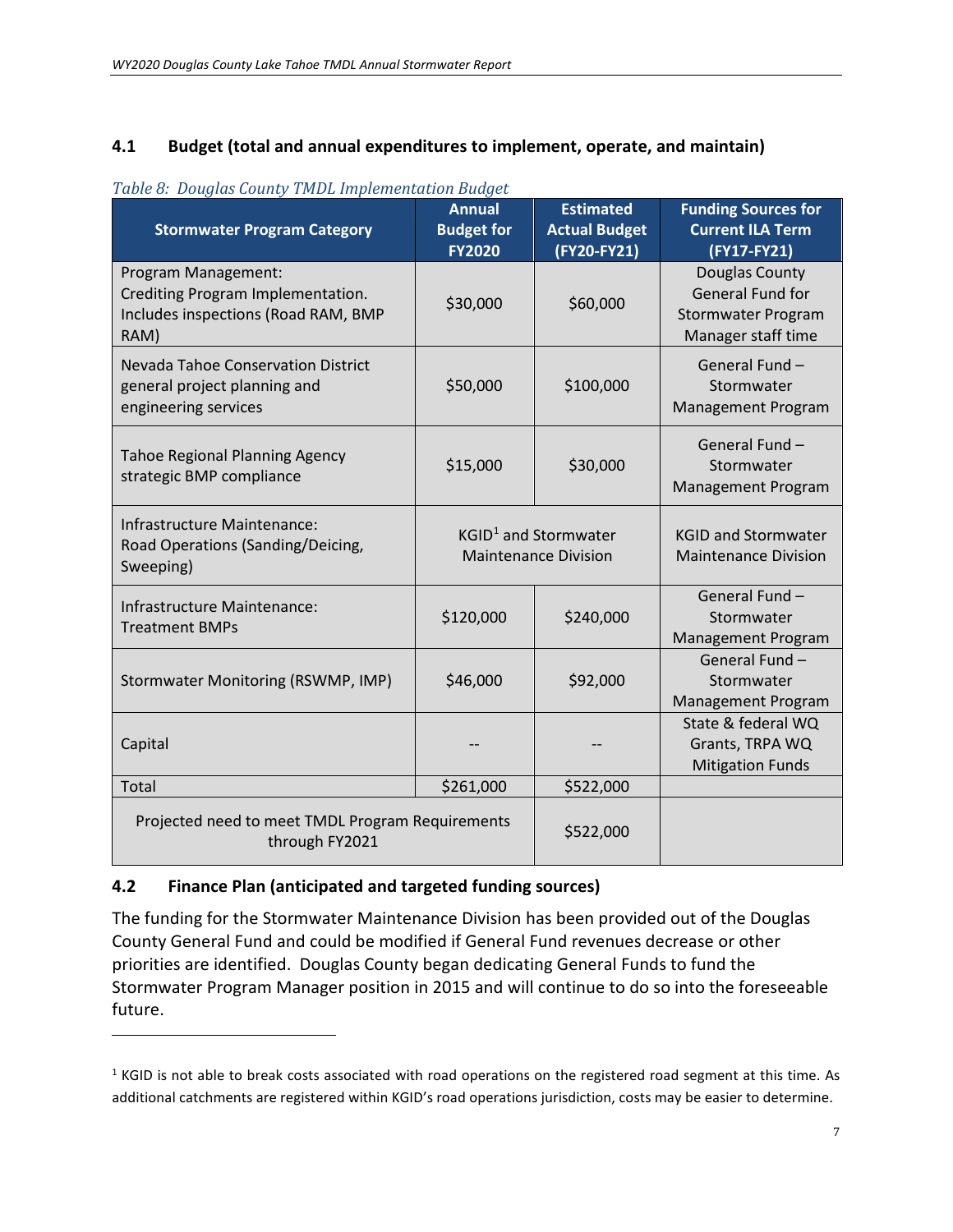Douglas County has been pursuing implementation of a County-wide Stormwater Utility, which would provide funding for infrastructure maintenance as well as grant funding match for capital projects. It is unknown whether this issue will be voted on by the Douglas County Board of County Commissioners. It is also unknown at this time if it could pass and become a viable funding source.

Douglas County also utilizes the TRPA Water Quality Mitigation funds as match for capital projects (such as Burke Creek and the New Kahle Wet Basin) and infrastructure maintenance. Douglas County is always searching for grant funding opportunities, such as the Lake Tahoe Restoration Act (potentially available within the next few years), USFS SNPLMA funding, Nevada Division of State Lands funding, and NDEP's 319(h) program.

# <span id="page-10-0"></span>**5.0 BARRIERS**

There are three potential barriers for being successful with the Lake Clarity Program as it is designed today.

- 1. Although Douglas County identified an ongoing funding source for maintenance of registered water quality improvement projects and monitoring, it is not set up as an equitable funding mechanism amongst all County residents. Douglas County will continue to investigate the viability of operations and maintenance funding through a stormwater utility.
- 2. The timing of Road RAM inspections is a potential barrier to Douglas County meeting annual and five year milestones. It is unknown if the change to the timing of Road RAM inspections will negatively impact the annual score. It was shown in water year 2020 that the score of 3.0 or higher can be achieved, although there was below normal precipitation that year. It may prove difficult to rely on road operations as a method to meet milestones if scheduling or weather impacts conducting assessments at certain times of the year and prohibits Douglas County from declaring credits for a particular water year.
- 3. The Lake Tahoe TMDL program continues to operate under adaptive management principles. It is unknown what changes may occur to the program in the future. Significant future changes to tools or policies could impact the County's ability to attain targets or milestones. Changes to tools and policies have the potential to require the county to invest additional resources in response to these changes.

#### <span id="page-10-1"></span>**6.0 BASELINE DISCREPENCIES**

The baseline load estimate developed in the 2016 Baseline Report is refined with each credit registration. During the registration process, refinements will be made to the PLRM baseline inputs to better reflect baseline conditions. These changes affect Douglas County's total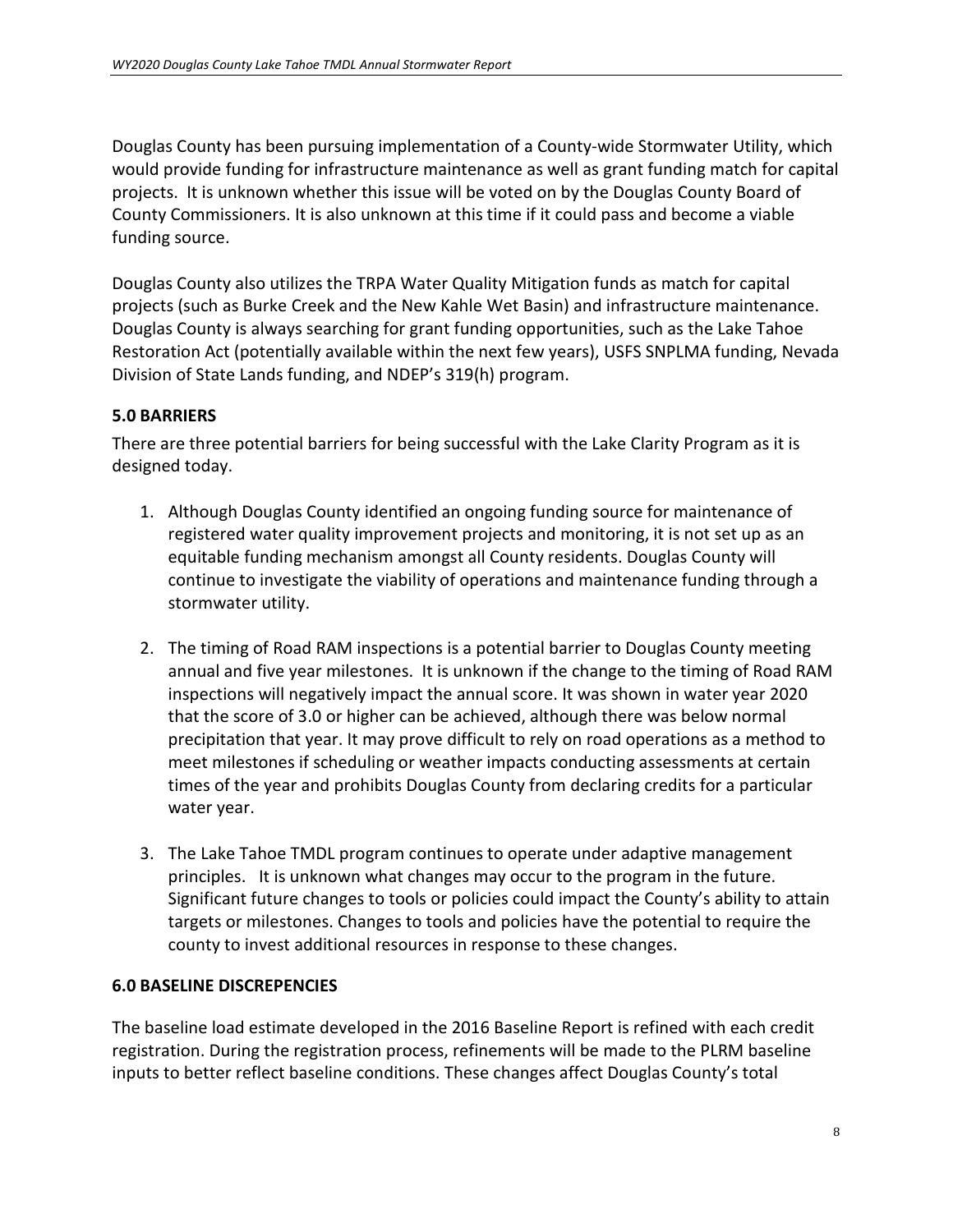baseline load. Table 7 below tracks changes in baseline load for all approved registrations to date.

| <b>Catchment</b><br><b>Name</b> | 2016 Baseline Report<br><b>Estimated FSP load</b><br>(lbs/yr) | <b>Registration Baseline</b><br><b>Refined FSP load</b><br>(lbs/yr) | <b>Baseline Difference</b><br>(lbs/yr) |
|---------------------------------|---------------------------------------------------------------|---------------------------------------------------------------------|----------------------------------------|
| <b>PW01</b>                     | 635                                                           | 460                                                                 | $-175$                                 |
| <b>EWCH/BCC</b>                 | 9600                                                          | 9170                                                                | $-430$                                 |
| <b>CR02</b>                     | 1661                                                          | 1598                                                                | $-63$                                  |
| <b>EWCC</b>                     | 5542                                                          | 6221                                                                | $+679$                                 |
| <b>LC01</b>                     | 497                                                           | 799                                                                 | $+302$                                 |
| <b>LR02</b>                     | 1790                                                          | 2099                                                                | $+309$                                 |
| *OP01                           | 3641                                                          | 4146.4                                                              | $+505.4$                               |
| <b>LV01</b>                     | 2601                                                          | 2601                                                                | $\mathbf 0$                            |
| <b>EWCA</b>                     | 2411                                                          | 2557                                                                | $+146$                                 |
| **DCA                           | 3865                                                          | 3893                                                                | $+28$                                  |
| ***BRC                          | 0                                                             | 1335                                                                | $+1335$                                |
| <b>Total</b>                    | 28,378                                                        | 30,354                                                              | $+2636.4$                              |

#### *Table: 9 Baseline Discrepancies for FSP*

In prior reports, the difference between the estimated baseline load and the refined baseline load was 1976 lbs/year. Currently, the difference is 2,36.4 lbs/year.

\*The Oliver Park (OP01) registration was revised due to the New Kahle Wet Basin project and the reconfiguration of storm drains in the area. The registration baseline was 4849 lbs/year of FSP in 2018. When the registration was re-done in 2019, the baseline was reduced to 4146.4 lbs of FSP/year. Therefore, the registration baseline was reduced from the 2018 baseline estimate by 702.6 lbs of FSP/year. TP and TN also were reduced.

\*\*The DCA registration was approved this year, and the DCA portion of the registration (there are NDOT catchments included in the current registration) baseline was 28 lbs higher than the 2016 baseline report. TP and TN also were higher.

\*\*\*The Burke Creek (BRC) registration was approved in WY2019 and this catchment did not exist in the 2016 baseline report, so the registration baseline has been noted as the baseline difference, as was the same for TP and TN.

The updated difference between the estimated baseline load and the refined baseline load is 2,636.4. While this represents a 9% difference between the initial baseline load estimates for the 2016 milestone, it represents only about 2.7% of the 2016 revised jurisdictional baseline load of 96,000 lbs/year.